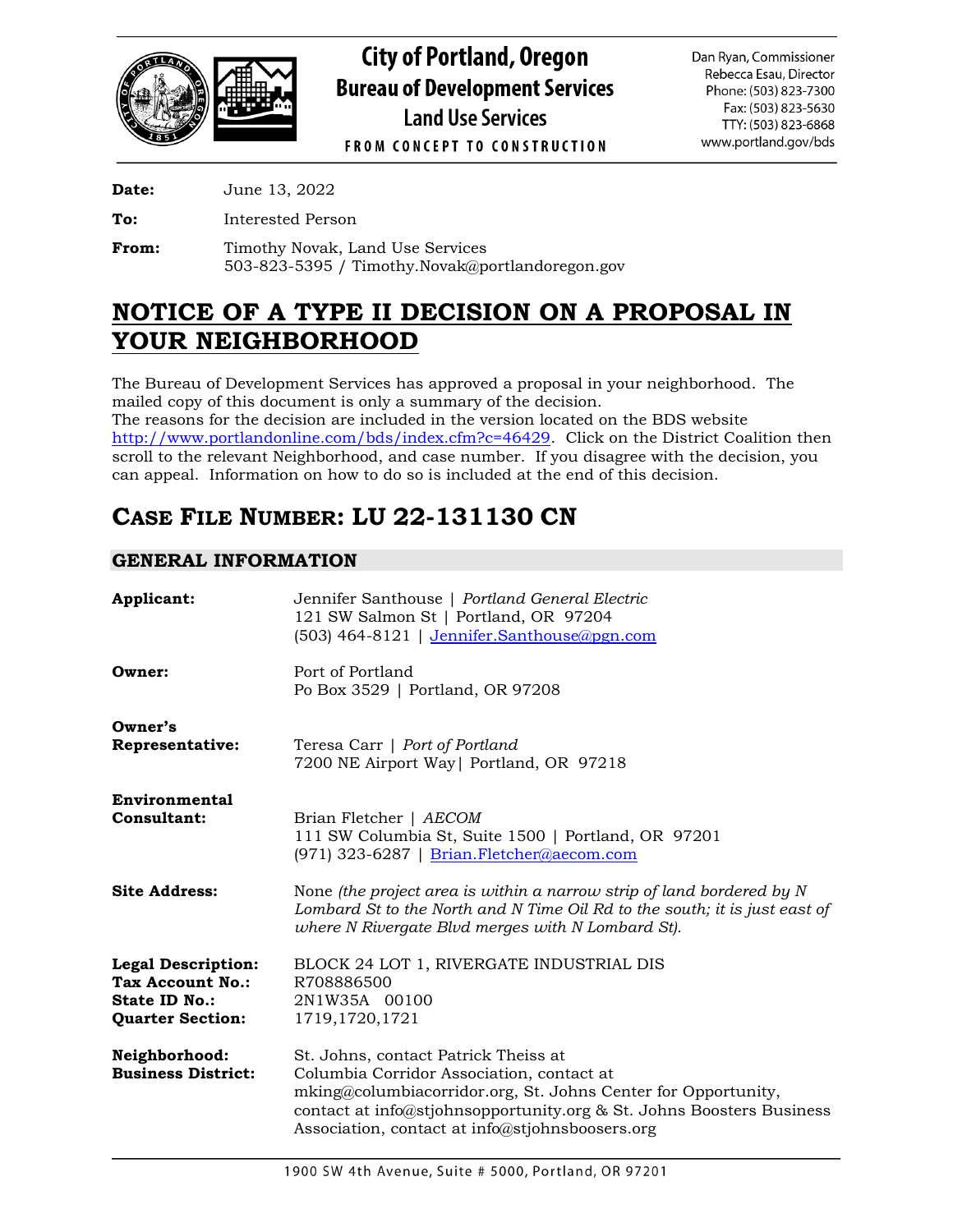| <b>District Coalition:</b>                          | North Portland Neighborhood Services, contact Mary Jaron Kelley at<br>503-823-8877.                                                                                      |
|-----------------------------------------------------|--------------------------------------------------------------------------------------------------------------------------------------------------------------------------|
| <b>Plan District:</b><br><b>Other Designations:</b> | None<br>Resource Site #51   Columbia Corridor Environment and<br>Industrial Mapping Project (1989)                                                                       |
|                                                     | Within lands managed by the -<br>Smith and Bybee Comprehensive Natural Resource Plan                                                                                     |
| Zoning:                                             | Base Zone - IH (Heavy Industrial)<br>- h (Aircraft Landing Overlay Zone)<br>Overlays<br>c (Environmental Conservation Overlay Zone)<br>k (Prime Industrial Overlay Zone) |
| Case Type:<br><b>Procedure:</b>                     | (CN) Comprehensive Natural Resource Plans<br>Type II, an administrative decision with appeal to the Hearings Officer.                                                    |

#### **Proposal:**

This proposal amends case file LU 21-058949 CN to add an additional aging electric power transmission line pole structure to the replacement project. The total number of poles now proposed is six.

The poles proposed for replacement are adjacent to and within identified wetlands. According to the applicant, the project is needed to ensure the long-term structural integrity and reliability of the three transmission lines where they turn into the Rivergate Substation. The project will utilize wide wooden panels called "swamp mats" to provide a stable surface for access of equipment and machinery that will be used to remove the existing poles and install the replacement poles. The swamp mats also minimize impacts to underlying soil structure and soil compaction. Materials for the project will be stored and staged on an existing crushed rock surfaced area on the southern side of the Rivergate Substation until ready for use at the site, where they will be trucked to (see Exhibits A.4.a and A.4.b).

The project's proposed routes to access the pole locations and the work areas to install them require the cutting of brush prior to placing of the swamp mats and will result in the loss of 27 Pacific willow trees with diameters of six inches and greater, which is nine more trees than was approved under the previous review.

The additional pole increases the temporary disturbance area of the project from approximately 12,406 square feet to 15,713 square feet, an increase in 3,307 square feet. Permanent disturbance proposed increases from 425 square feet to 534 square feet, an increase of 109 square feet.

To mitigate for impacts, the applicant proposes to plant 664 native shrubs, including 36 live Sitka willow stakes, which is an increase of 168 specimens for the additional disturbance area. Additional proposed mitigation includes removal of invasive species from the vicinity of planting areas, seeding all disturbed area(s) with native groundcovers, and the creation of wildlife habitat by forming brush piles from the removed willow trees and by installing engineered snags to provide habitat for smaller and medium-sized species of wildlife in the area.

The proposed transmission line improvements do not meet exemptions listed in 33.430.080 and did not receive final approval per Table 2 of the *Smith & Bybee Wetlands Comprehensive Natural Resource Plan* (CNRP) or tentative approval per Table 3 of the CNRP. Therefore, this is an amendment to the previously approved CNRP (LU 12-167334 CN) and to the previous amendment (LU 21-058949 CN) and therefore must be reviewed through a Type II Comprehensive Natural Resource Plan Review per 33.809.050.B.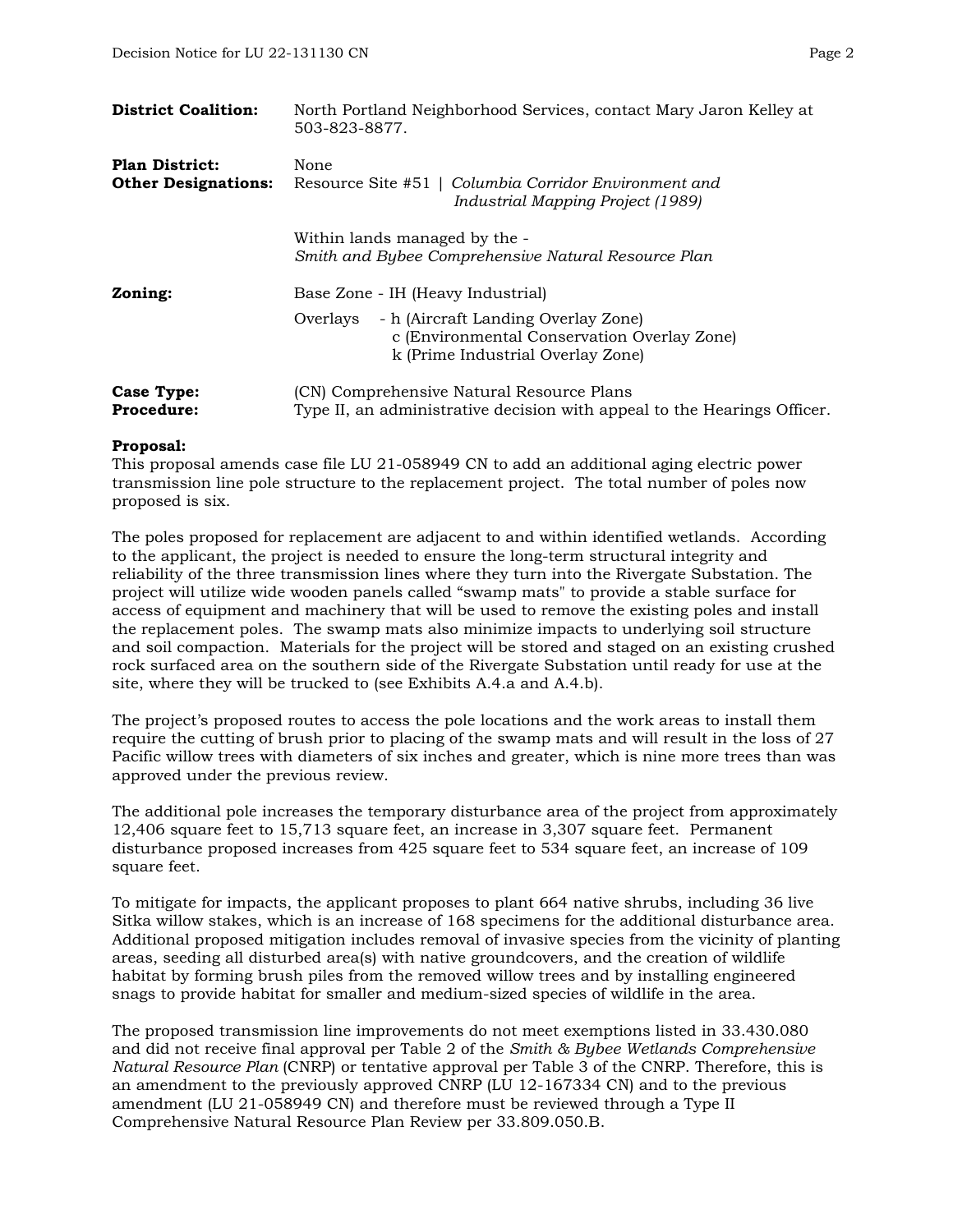#### **Relevant Approval Criteria:**

In order to be approved, this proposal must comply with the approval criteria of Title 33. The relevant criteria are:

- **33.809.200 Approval Criteria for amendments to a Comprehensive Natural Resource Plan**
- **33.430.250.A Approval Criteria for Utilities**

## **ANALYSIS**

**Site & Vicinity:** The site is a relatively narrow strip of minimally developed land that is about 4,200 feet long and 430 feet wide at its west end, narrowing to about 300 feet wide on its east end. In the 2013 Comprehensive Natural Resource Plan (CNRP) for Smith and Bybee Wetlands, approved under 12-167334 CN, the habitat type on the site is classified as scrub wetlands, dominated by willows. It is an important wildlife corridor between the Willamette River and the waterbodies at and around Smith and Bybee lakes, as evidenced by its inclusion in the CNRP. The land is owned by the Port of Portland and includes utility easements on it to allow for Portland General Electric to install and maintain utility lines and their supports on the property. The lines supported by the existing poles, whose replacement is the subject of this review, continue across N Time Oil Rd and then across the Willamette River, where they connect into the Harborton Substation about 1.3 miles west of the project area; they connect on the east side into the Rivergate Substation just south of the east end of the subject site. The Smith and Bybee Lakes and wetlands complex is contiguous with the site on its east end where direct access to the slough, wetlands, and lakes is available under the N Lombard St overpass and right-of-way.

**Zoning:** The project site is in the Heavy Industrial (IH) zone and has the Environmental Conservation (c) overlay zone and Prime Industrial (k) overlay zone designations (see zoning on Exhibit B).

The **Heavy Industrial (IH)** zone is one of the three zones that implement the Industrial Sanctuary map designation of the Comprehensive Plan. The zone provides areas where all kinds of industries may locate including those not desirable in other zones due to their objectionable impacts or appearance. The development standards are the minimum necessary to assure safe, functional, efficient, and environmentally sound development. The development under review in this case is associated with a Utility Corridor Use, which is an allowed use in the IH zone. The IH base zone is contiguous to both substations that the utility lines on the site connect to.

The **Environmental overlay zones (c) & (p)** protect environmental resources and functional values that have been identified by the City as providing benefits to the public. The environmental regulations encourage flexibility and innovation in site planning and provide for development that is carefully designed to preserve the site's protected resources. They protect the most important environmental features and resources while allowing environmentally sensitive urban development where resources are less significant. The purpose of this Environmental Review is to ensure compliance with the regulations of the Environmental Conservation overlay zone.

The **Prime Industrial (k)** overlay zone protects land that has been identified in the Comprehensive Plan as Prime Industrial, and to prioritize these areas for long-term retention. The regulations of the zone protect Prime Industrial land by preventing, or requiring an off-set for conversion of the land to another zone or use that would reduce industrial development capacity.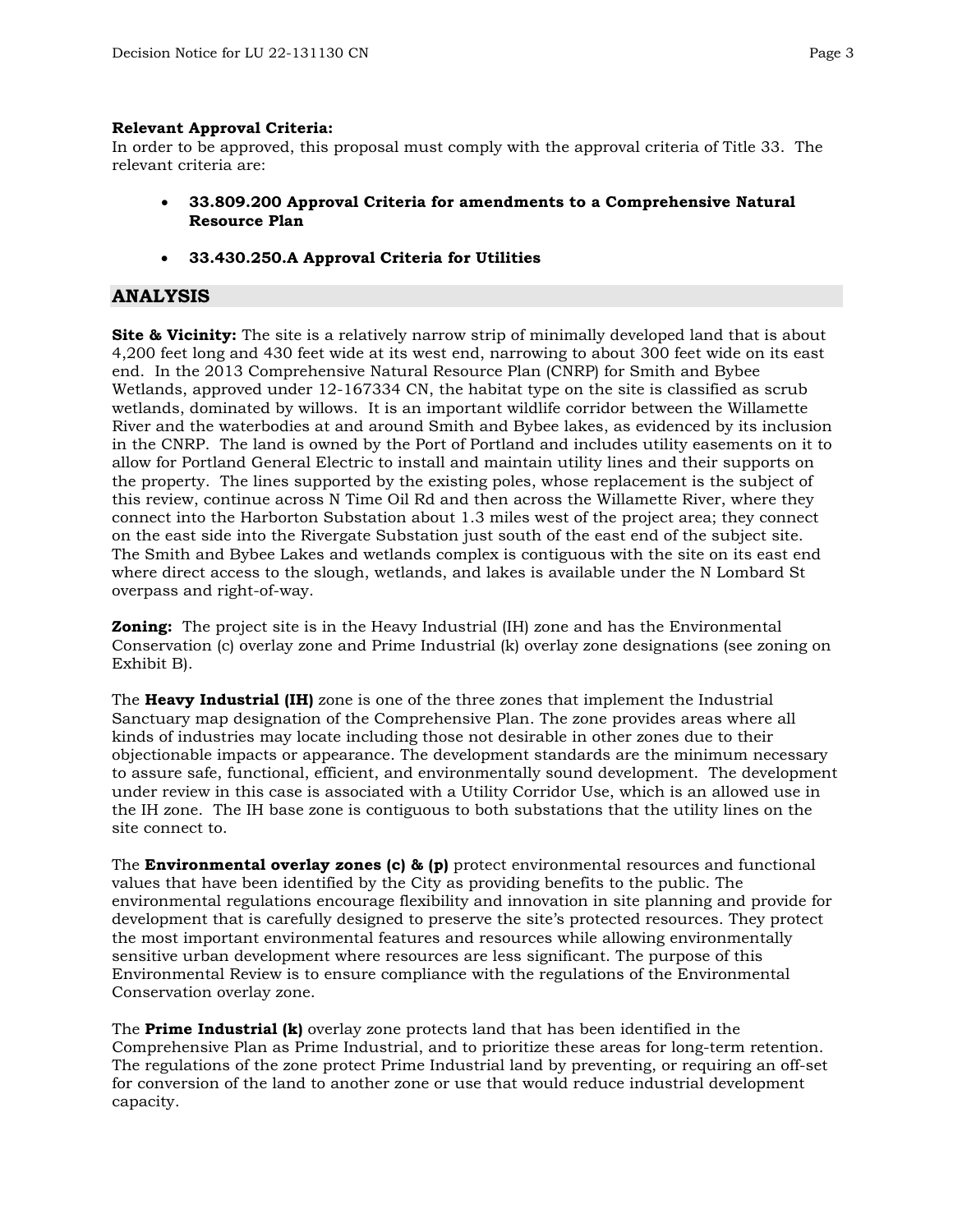**Land Use History:** City records indicate four prior land use reviews at the site. Unless modified through subsequent reviews, the conditions from prior land use cases continue to apply and are the property owner's responsibility:

- LU 21-058949 CN Approval of an amendment to the Smith and Bybee Wetland CNRP to remove and replace two single-pole transmission line structures and one three-pole transmission line structure. Mitigation for the impacts included woody debris piles from the 18 Pacific willows trees approved for removal as part of the project, as well as installation of two engineered wooden habitat snags and the planting of 520 native shrubs and seeding of the entire temporary disturbance area. The proposal under review in this case is an expansion of the project approved under LU 21-058949 CN.
- LU 12-167334 CN Approval of Comprehensive Natural Resource Plan for Smith & Bybee Wetlands Natural Area including conditions of approval and guidelines for future review listed below, effective for 10 years from the date of final decision (06/04/2013).
- LU 03-162374 EN Approval of Environmental Review for the Port of Portland to place large woody debris (LWD) on its existing mitigation sites on an as-needed basis for 8 to 10 years.
- LU 95-012857 EN Approval to construct a rail bridge crossing through a wetland to expand rail capacity and provide more efficient rail service. Mitigation included rezoning to Environmental Conservation 'c' overlay 2.4 acres at the west end of the subject site.
- LU 1966-100074 (MCF 105-66 ZC) Approval of a zone change.

**Agency Review:** A "Notice of Proposal in Your Neighborhood" was mailed **August 3, 2021**. The following Bureaus responded:

- Bureau of Environmental Services
- Bureau of Transportation Engineering
- Water Bureau
- Fire Bureau
- Site Development Section of BDS
- Life Safety Section of BDS

Please see the 'E' Exhibits for the complete responses of each of the above review groups.

**Neighborhood Review:** A Notice of Proposal in Your Neighborhood was mailed on April 27, 2022. One written response has been received from either the Neighborhood Association or notified property owners in response to the proposal.

The response received is from a business that fronts on N Lombard St. The expressed concerns about the disruption to their business activities caused by the proposal to stage equipment for this project on the eastbound lane of N Lombard St. See Exhibit F.1 for the neighbor's full letter. While staff views the neighbor's concerns as valid and legitimate, they do not speak to any of the approval criteria and are thus outside the direct purview of this review. Nonetheless, in response to the neighbor's concerns, the project team relocated the proposed staging area to PGE's nearly Rivergate Substation, thereby reducing the amount of time that lane closures will occur on N Lombard St; see Exhibit A.3 for the applicant's full response.

## **ZONING CODE APPROVAL CRITERIA**

#### **33.809.200 Approval Criteria** *(for Comprehensive Natural Resource Plan, or an amendment to a Comprehensive Natural Resource Plan)*

A Comprehensive Natural Resource Plan, or an amendment to a Comprehensive Natural Resource Plan, will be approved if it meets the following approval criteria:

**A.** The plan establishes coordinated phasing of the development, disturbance, or resource enhancement actions within the natural resource overlay zones, with the goal of avoiding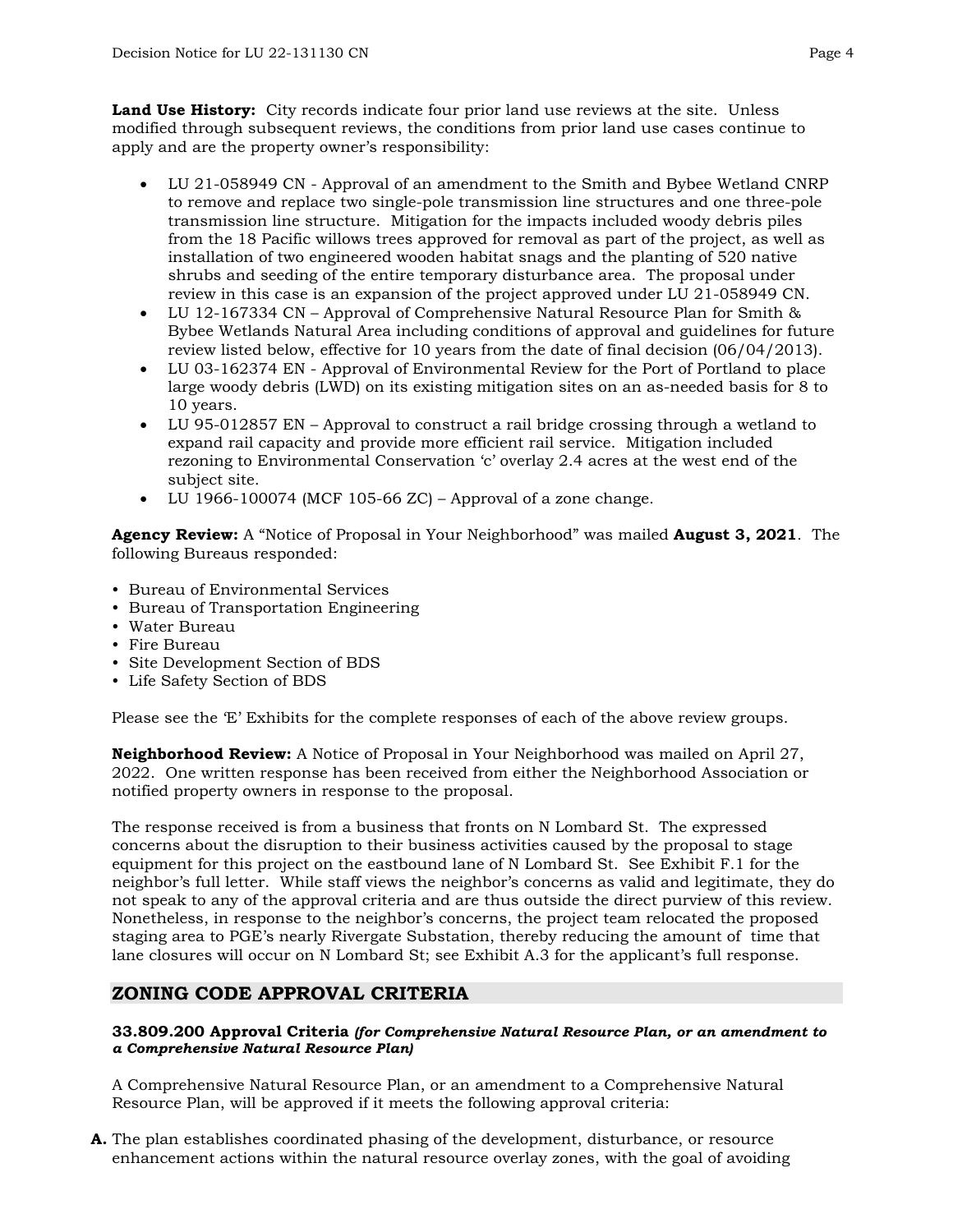impacts that might arise if each action were planned separately. The plan includes the timing of anticipated construction access routes, building construction sequencing, and disturbance area boundaries for the site as a whole;

**Findings:** This proposal is for an amendment to the *Smith & Bybee Wetlands Comprehensive Natural Resource Plan.* Though the CNRP allows for projects to be reviewed through a more coordinated approach, this project was not anticipated at the time the overall plan was crafted in 2012 or at the time of the previous review (LU 21-058949 CN). Yet this expansion of the project approved under LU 21-058949 CN will not conflict with any of the approved projects or diminish the resource protections otherwise afforded by the CNRP, since the impacts from this work will be localized and enhancements will occur in the immediate vicinity of the disturbance. As such, the impacts to the natural resources on the site and within the CNRP boundaries will be tempered as detailed in the applicant's mitigation plan (Exhibit C.4).

There are no separate phases proposed with this expanded version of the previously approved project; all the work will be done in concert within the same work window. The plan continues to include the sequencing of work to ensure that protection and erosion control measures are in place prior to ground-disturbing and construction activities and that mitigation will occur during and immediately after installation of the poles and improvements associated with securing them, as well as removal of the temporary staging area materials. Disturbance area boundaries will be clearly delineated with temporary orange construction fencing and the swamp maps will establish permitted equipment routes.

As such, *this criterion is met.*

**B.** The plan will integrate natural resource conservation, protection, and enhancement with other site planning plan goals and objectives;

**Findings:** The applicant has provided an alternatives analysis demonstrating that even with the removal and replacement of one additional power pole, the project continues to minimize impacts on and protects natural resources to the extent possible while accomplishing the project's goal to replace the aging power poles. The mitigation plan continues to provide and expand the enhancements to the resources on the site approved in the previous review (Exhibit G.3), such as increased species diversity, downed woody debris piles and untreated wooden poles with perch limbs and/or cavities to mimic snag habitat. Both the alternatives analysis for the additional pole replacement and the expanded mitigation plan are discussed in more detail in the findings for 33.430.250.A, below.

As an amendment to the CNRP, this expansion to the previously approved project continues to be consistent with the plan's overarching goal to prioritize conservation and protection, while allowing environmentally-sensitive development to occur in alignment with the base-zone designation of the site. As such, *this criterion is met.*

**C.** On balance, the proposed mitigation plan demonstrates that all anticipated significant detrimental impacts on identified resources and functional values will be compensated for within the life of the plan. Each mitigation action is not required to directly correlate with a specific development proposal, but the overall mitigation plan will be evaluated against the overall list of anticipated uses and development actions, including cumulative impacts. The mitigation plan must include performance standards for judging mitigation success, a specific timetable for mitigation actions during the life of the plan, and a specific monitoring schedule; and

The plan must demonstrate that all relevant approval criteria that would apply if the proposal was proceeding through an Environmental Review, River Review, Pleasant Valley Natural Resource Review, or Greenway Review, including approval criteria from an adopted Natural Resource Management Plan, are met. If the proposed Comprehensive Natural Resource Plan (CNRP) will replace a Natural Resource Management Plan (NRMP), approval criteria from the NRMP do not have to be addressed. An NRMP is being replaced if the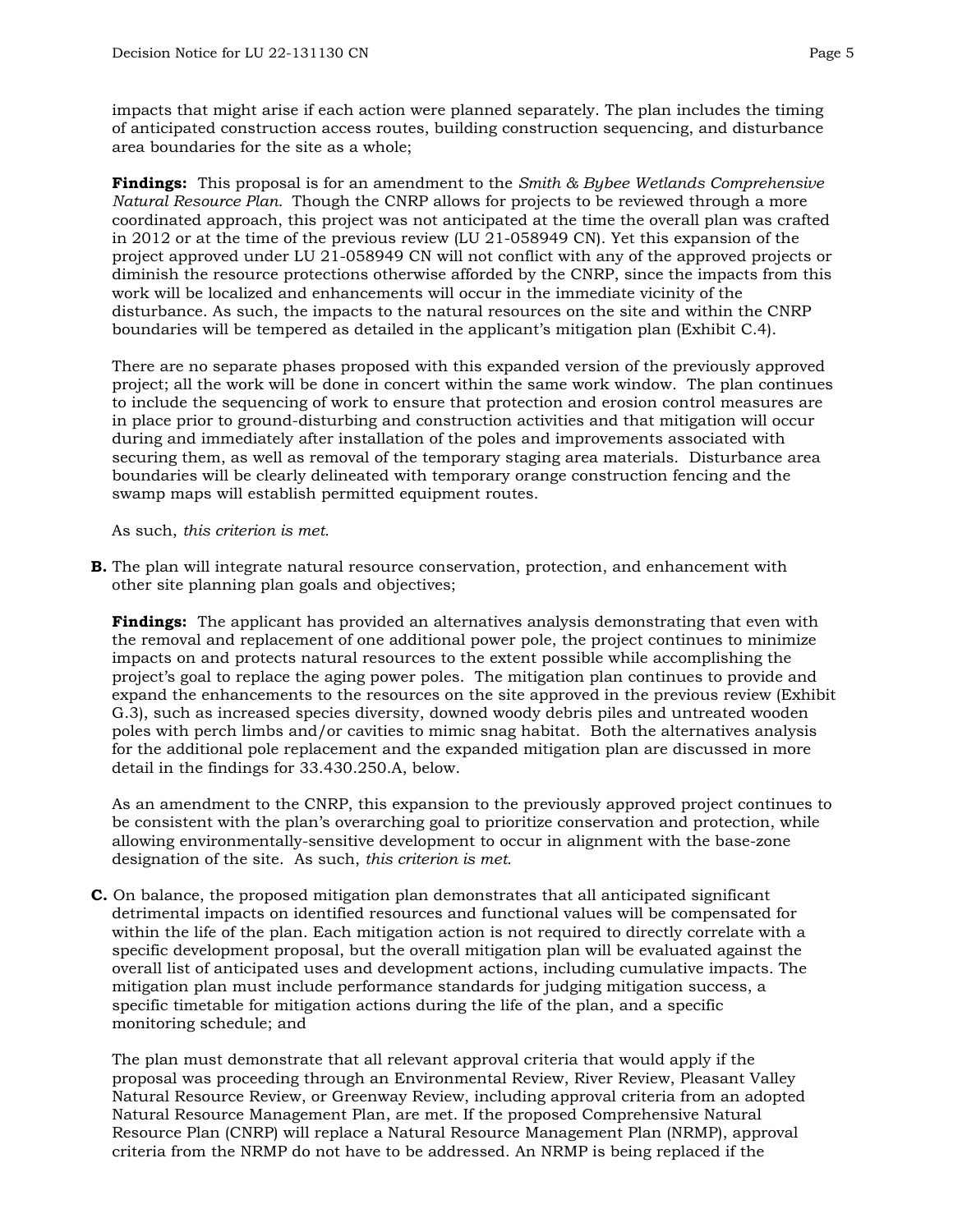CNRP covers at least half of the area covered by the NRMP, and if an ordinance has been adopted that repeals the NRMP.

Consideration will be given to the level of detail provided with the plan application. Proposals that address most of the relevant approval criteria, but are not detailed enough to address all of the relevant approval criteria may be identified for tentative approval. Conditions of approval may be imposed to list those aspects of the plan subject to tentative approval, and to specify which approval criteria need further evaluation through a later review. The decision may also specify standards for future development or resource enhancement activities.

**Findings:** In consideration of the unavoidable impacts associated with the long-established use of the site as a utility transmission corridor, the expanded mitigation plan for one additional power pole provides the required compensation for all anticipated significant detrimental impacts on the site's identified resources and functional values. To ensure that the mitigation plan includes required performance measures for judging mitigation success, the applicable performance measures listed in Part VI of the CNRP will be conditions of approval of this decision. With these conditions of approval, *this criterion will be met*.

The site is in the Environmental Conservation 'c' overlay. In addition to being subject to the CNRP, which requires this review and the approval criteria of 33.809.200, this proposal is thus subject to the approval criteria of 33.430.250.A; those findings are below. As such, *this criterion is met*.

This expansion to the previously approved scope of the project is an amendment to the CNRP and was not included in the list of projects that received tentative or final approval under LU 12-167334 CN nor was it considered in the scope of work of the previous approval (LU 21- 058949 CN). Per LU 12-167344 CN and specifically Condition A.7, amendments to the CNRP not listed for tentative or final approval require further review. This project is not increasing the existing disturbance area and will not impact projects or mitigation associated with identified projects in CNRP or more broadly, other locations within the boundaries of the CNRP. *This criterion is met.*

*As noted above, the application demonstrates that the three approval criteria under item C are met or will be met with conditions.* 

**TITLE 33.430.250.A Approval Criteria** *(for Public safety facilities, rights‐of‐way, driveways, walkways, outfalls, utilities, land divisions, Property Line Adjustments, Planned Developments, and Planned Unit Developments).* Within the resource areas of environmental zones, the applicant's impact evaluation must demonstrate that all of the general criteria in Paragraph A.1 and the applicable specific criteria of Paragraphs A.2, 3, or 4, below, have been met:

#### **A.1. General criteria for public safety facilities, rights-of-way, driveways, walkways, outfalls, utilities, land divisions, Property Line Adjustments, Planned Developments, and Planned Unit Developments;**

**a**. Proposed development locations, designs, and construction methods have the least significant detrimental impact to identified resources and functional values of other practicable and significantly different alternatives including alternatives outside the resource area of the environmental zone;

**Findings:** As described in the Alternatives Analysis section of the applicant's narrative (Section 3, pages 13-17) (Exhibit A.4.a), locating the new poles outside the wetlands, installing them using a crane staged on N Lombard St to minimize encroachments, conducting the work with smaller equipment, and alternative materials staging and access routes were evaluated. In the narrative, the applicant successfully demonstrates why those alternatives are not practicable or would result in impacts to resources more detrimental than under the preferred alternative. Specific to this review and the one additional pole that it proposes, the applicant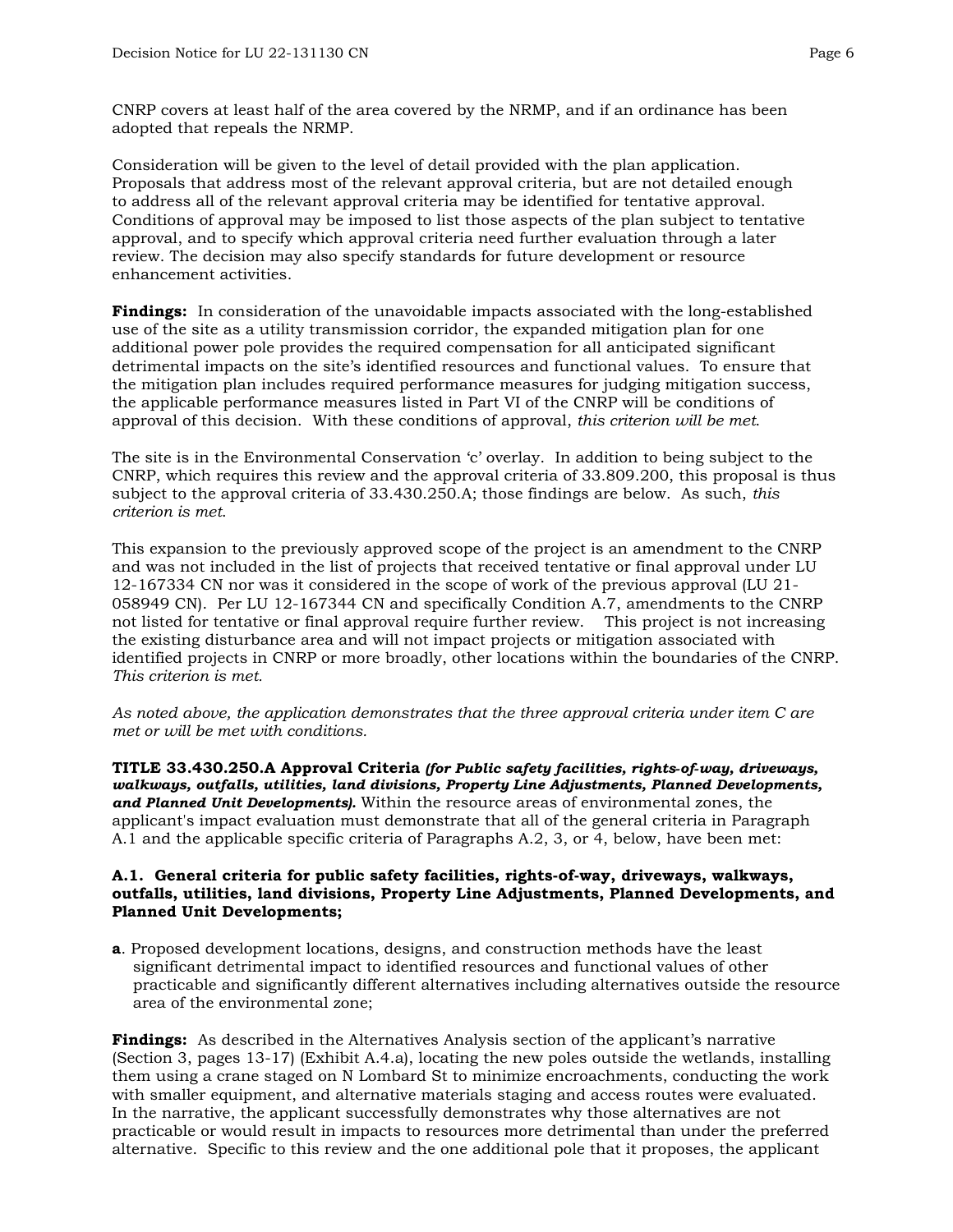provided an analysis of two alternative routes to access the pole (Exhibit A.2). Both routes looked at access from the east side of the site. Both were determined to be infeasible as described in Exhibit A.2.

As such, *this criterion is met.* 

**b.** There will be no significant detrimental impact on resources and functional values in areas designated to be left undisturbed;

**Findings:** As noted on pages 20 and 21 in the 'Construction Management Plan' section (4.3) of the applicant's narrative (Exhibit A.1), the applicant continues to propose physical barriers (fencing) and construction techniques specifically intended to prevent disturbance and significant detrimental impacts beyond the limits of disturbance. Contractors will limit equipment maneuvering and staging to the swamp mats. Silt fencing will be placed on the perimeter of construction activities to avoid erosion onto areas designated to be left undisturbed. Orange construction fencing will be placed along the limits of disturbance to clearly communicate to workers the areas that are not to be accessed or disturbed. Trees proposed for removal will be clearly marked to avoid inadvertent removal of trees to be preserved. In addition, the narrative states that a full-time Certified Erosion and Sediment Control Lead will be on-site to monitor BMPs, oversee, report, and document the clearing, brushing, and matting placement activities, as needed. Finally, the applicant has indicated that all construction vehicles will be fueled outside of the project site to avoid potential spills.

With conditions requiring that the construction management plan from Section 4.3 of the narrative be implemented, *this criterion can be met*.

**c.** The mitigation plan demonstrates that all significant detrimental impacts on resources and functional values will be compensated for;

#### **Findings:**

**Recovery of lost resources.** As noted in the applicant's narrative, all the Pacific willows onsite have a multiple-stem growth habitat that is likely the result of the routine maintenance to prune tall vegetation that PGE carries out in the vicinity of the transmission lines to prevent vegetation growing into the lines. As such, replacing the trees to be removed within the project area with more trees is not a preferred option. Instead, to compensate for the lost functional values of the trees to be removed, including cover for small mammals, insects, and birds, as well as food for creatures, such as beavers, which eat the inner bark of the willow, the applicant proposes to plant a variety of shrubs, including Sitka willow, an arborescent shrub with a mature growth habit similar to the existing habit of the Pacific willows proposed for removal. With a lower mature height, they are less likely to grow into the utility lines, while still providing the functional benefits of those trees that will be removed. The updated plan that includes the replacement of one additional pole continues with the approach, increasing the number of mitigation shrub plantings in the wetland area from 326 to 494 to account for the additional approximately 3,300 square feet of temporary disturbance area.

As noted in Section 3 Native Plants in Detail, in the Portland Plant List, willow species are fast growing and Sitka willow "is considered to be a 'pioneer' species because it adapts readily to disturbed situation and can tolerate difficult conditions". These facts, in concert with the fact that trees will be cut at the surface without removal of roots and with the habit of Pacific willow to respond to pruning and cutting by re-rooting and resprouting means that the lost habitat will quickly recover (Exhibit A.1, page 18).

**Improved species diversity.** Based on surveys done by the applicant, species diversity at the site is quite low (Section 2.1, page 9, Exhibit A.1). The mitigation plan adds one native species (Red-Osier dogwood) and greatly increases the number of a second (Pacific ninebark) in the wetland area of the project area and adds four native shrub species to the upland portion of the project area (Table 7, page 22, Exhibit A.1).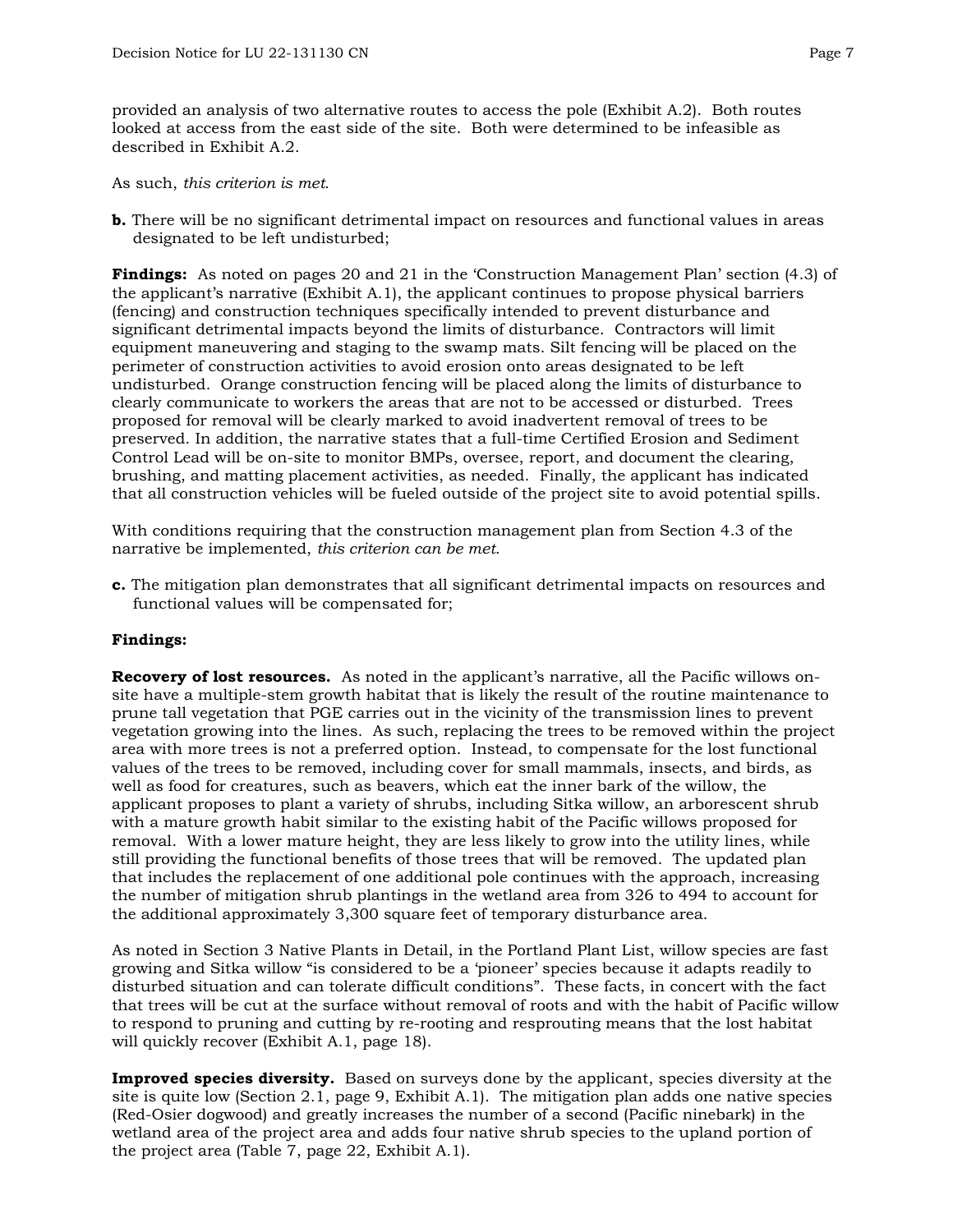**Improved habitat opportunities.** In addition to adding plantings and increasing plant species diversity, the applicant is proposing to improve habitat for wildlife by using the downed trees to create woody debris piles. Two untreated wooden poles, each with perching branches and holes to serve a small cavities, will be installed in the project area and serve to mimic the benefits provided by snags. Both the woody debris piles and the engineered snags will provide cover for small mammals and birds, both offsetting the temporary loss of willows and enhancing the project area's overall habitat options. In addition, the applicant has agreed to include pollinator-friendly wildflower seed into the seed mix for the wetland areas in order to increase food availability for native pollinators (Exhibit A.2). The applicant proposed that 10% of the wetland seed mix would be wildflower seed. As is commonly noted in scientific literature, there is concern about declining pollinator populations and its effect on ecological health and angiosperm reproduction. A 2001 report by the US Forest Service and the Bureau of Land Management titled, *Invertebrates of the Columbia River Basin Assessment Area*, documents the importance of pollinators in the area and the need to provide these important creatures with more food source opportunities (Exhibits G.4, a, b, and c). As such, staff finds that a higher ratio of the seed mix in native flowering species would better support native pollinators without compromising the functional values of the seeded groundcover in the wetland areas, which are flat and less subject to higher velocity flows that could lead to detrimental erosion issues; the steeper upland portions of the work area will continue to be seeded with a native grass mix designed to optimize erosion control. As such, as a condition of approval the proportion of flowering species in the seed mix in the wetland areas of the project shall be a minimum of 20%. With a condition requiring implementation of the planting plan, revised to include 20% flowering species in the wetland seed mix, and nuisance species removal, this criterion will be met.

The above mitigation measures demonstrate that all significant impacts of the project on the site's resources and functional values will be compensated for and in some cases enhanced. To ensure that mitigation efforts are successful over time, the CNRP provides a list of Mitigation Success Criteria in Part VI of the document (pgs 173-174 of Exhibit G.4). The Success Criteria detail minimum survival rates for plantings, a Timetable for carrying out mitigation work, and a monitoring schedule, including what information is to be included in the required monitoring reports. As a condition of approval,

As such, with the conditions noted, *this criterion is met.*

**d.** Mitigation will occur within the same watershed as the proposed use or development and within the Portland city limits except when the purpose of the mitigation could be better provided elsewhere; and

**Findings:** All mitigation proposed is to occur within or abutting the project area.

Therefore, *this criterion is met*.

**e.** The applicant owns the mitigation site; possesses a legal instrument that is approved by the City (such as an easement or deed restriction) sufficient to carry out and ensure the success of the mitigation program; or can demonstrate legal authority to acquire property through eminent domain.

**Findings:** The applicant has provided a copy of the Electronic Transmission Line Easement that PGE has at the site, dated March 24, 1969. The easement allows them to conduct transmission line and associated work on the site. In addition, a representative of the owner of the site, The Port of Portland, has signed the application for this review.

*This criterion is met.*

#### **A.3. Rights-of-way, driveways, walkways, outfalls, and utilities;**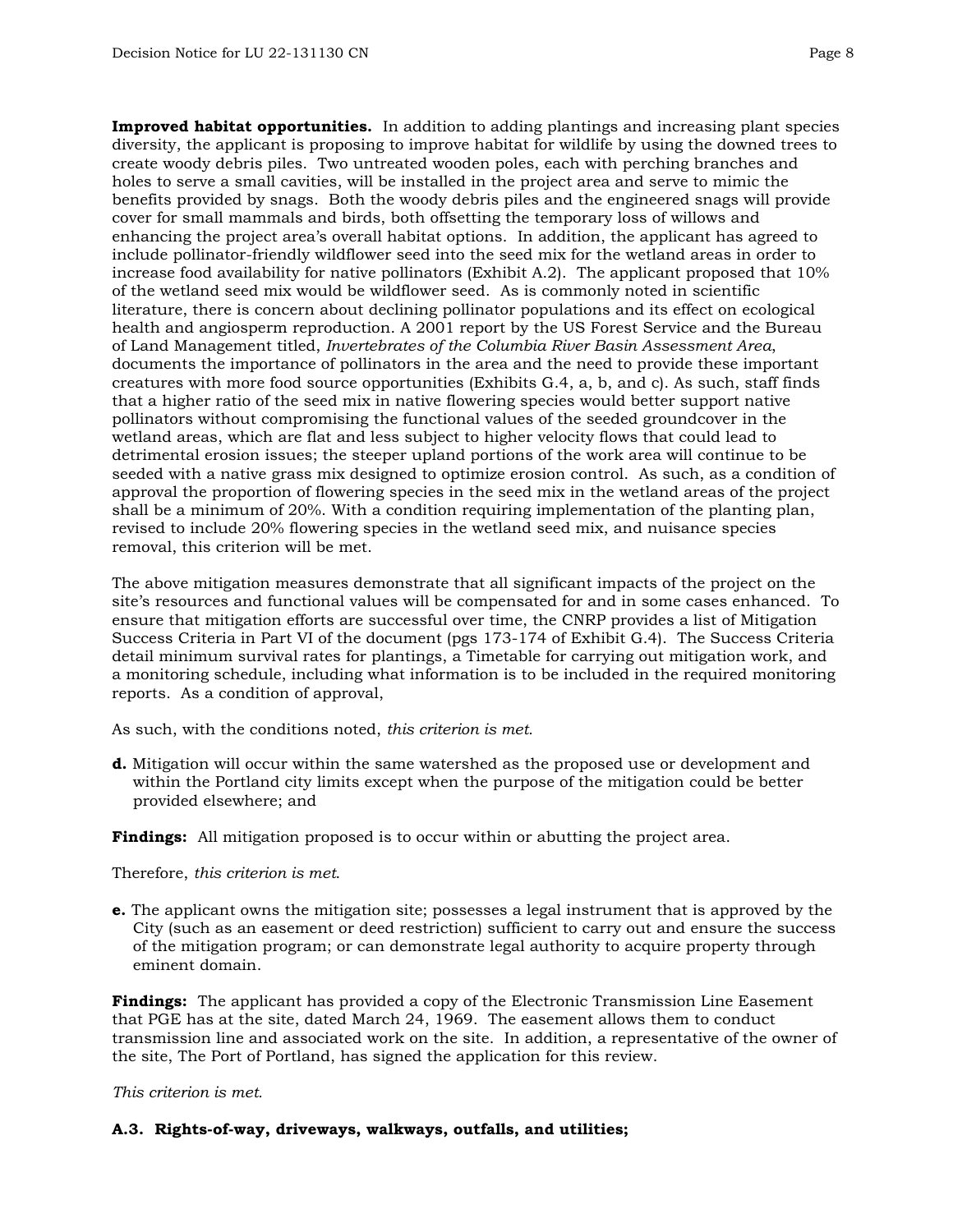**a.** The location, design, and construction method of any outfall or utility proposed within the resource area of an environmental protection zone has the least significant detrimental impact to the identified resources and functional values of other practicable alternatives including alternatives outside the resource area of the environmental protection zone;

**Findings:** The project area is not adjacent to or within an environmental protection zone. Therefore, this criterion is not applicable.

**b.** There will be no significant detrimental impact on water bodies for the migration, rearing, feeding, or spawning of fish; and

**Findings:** The Columbia Corridor Resource Inventory (1989) for the Subject Site (Site 51) ranks the subject site's Fish Habitat as having a 'medium' resource value (pg. 28 of 170). That said, the individual site description on pg 101 of 170 of the 1989 Inventory makes no mention of fish habitat. In addition, the Wetland Delineation Concurrence that the applicant provided in their original submittal package (Exhibit A.1.c) indicates that the subject site is within 'Wetland B' of the delineation and is composed exclusively of seasonally flooded areas and is without non-wetland waters. Furthermore, while BES records indicate an open drainageway that runs through the site, the drainageway has no connectivity to the Willamette River and is connected to the Slough and larger Smith and Bybee Lakes complex only via a 234-foot-long culvert that goes under the eastern set of rail lines. Finally, the proposed work is not within any waterbodies and will have a minimum footprint at grade. All of these factors together make clear that while the 1989 Inventory may have included fish habitat as an identified resource at the site, the combined evidence indicates that the project will clearly have no significant detrimental impact on water bodies for the migration, rearing, feeding, or spawning of fish and thus, *this criterion is met.* 

**c.** Water bodies are crossed only when there are no practicable alternatives with fewer significant detrimental impacts.

**Findings:** The Construction Management Plan (CMP) is designed to minimize impacts and will prevent significant detrimental impacts by such methods as: conducting work in the dry season, utilizing swamp mats to prevent compaction of soils, establishing clear disturbance area limits, and by choosing a staging and equipment route that requires that least amount of tree removal and the minimum encroachment into adjacent identified wetlands. Furthermore, the alignments of the power lines and poles can't be altered without requiring the relocation of other poles up and down the lines, which would increase overall disturbance within the resource site and increase cost to the point of impracticability. Thus, moving the poles out of the wetlands is out of consideration.In the alternatives analysis submitted in their narrative and as indicated above in the findings for Approval Criterion A.1.a, the applicant addressed the possibility of conducting at least some of the work with cranes positioned in the right-of-way, outside of the wetlands:

"Using a crane from the overpass was considered an unsafe and unviable option to install new poles and guy anchors around existing poles and wires, which must remain in place while setting the new poles. Pole installation/removal via crane from elevated deck is not standard work practice as there are no known methods written for this type of work. It would be an untested and potentially unsafe method of pole installation, removal, and wire transfer." (Exhibit A.1, page 13)

Also addressed in the alternatives analysis is the possibility of utilizing smaller, lighter equipment that would require less room to stage and operate:

"The proposed work area was designed to accommodate the proposed transmission work scope. PGE, AECOM, and construction contractors met onsite to identify the minimum areas needed for equipment access and operation and transmission line materials staging. This minimum area was surveyed and used to create the construction footprint. It was then reviewed and thoroughly discussed with PGE's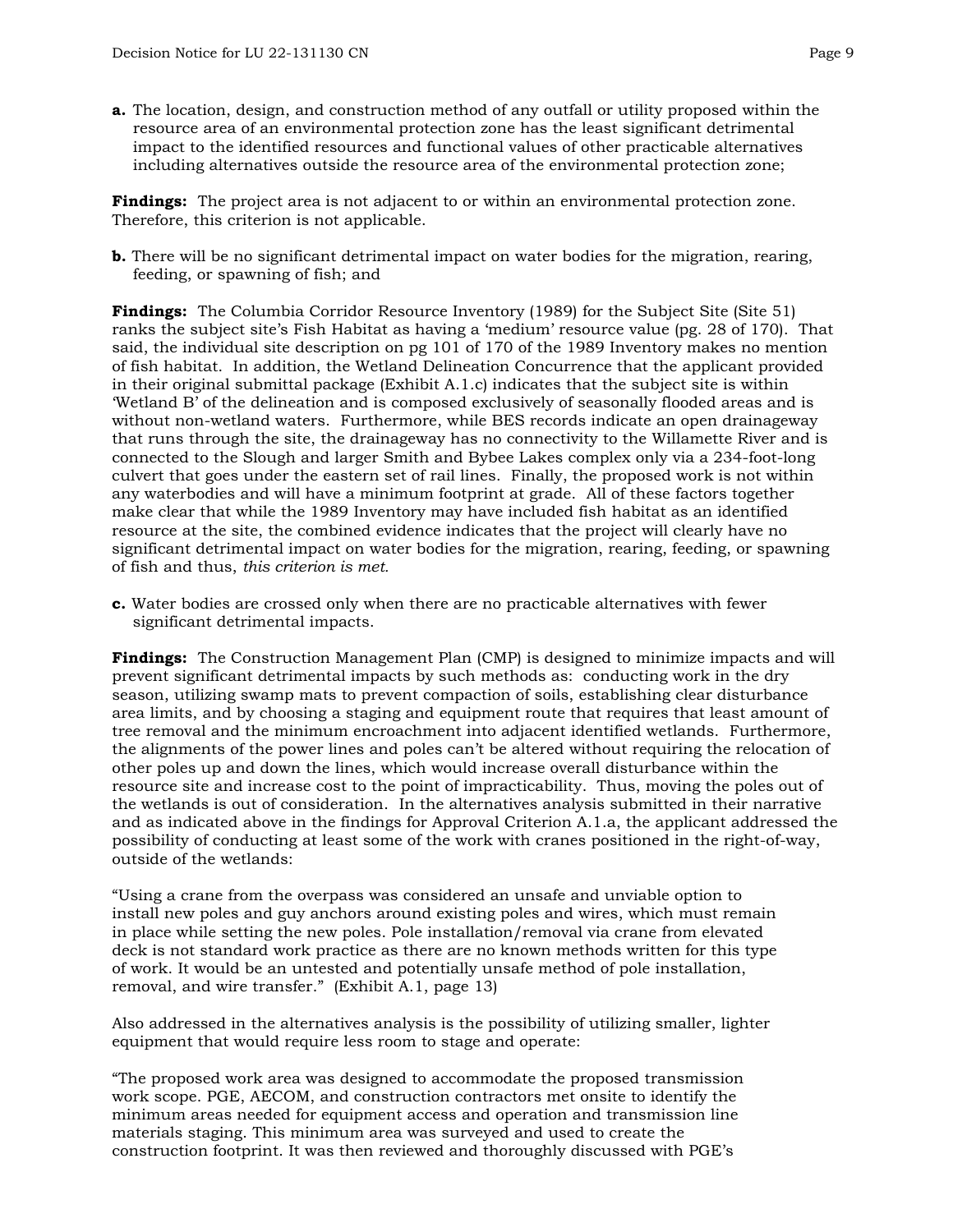engineering and construction management teams. It was determined that the footprint was slightly smaller than what is typically used for pole replacement projects in environmentally sensitive areas. It was concluded that any further reduction in footprint area would not allow for the safe installation of new poles and guy anchors, which are critical to structural integrity." (Exhibit A.4.a, page 13)

The applicant explored less impactful alternatives to the current proposal and found that they were not practicable, primarily for safety reasons, since the project work is to be done while the transmission lines continue to remain live. Additional alternative routes were explored for the replacement of the additional pole, but were found to be impracticable and/or more impactful (Exhibit A.2). The current proposal is thus the most practicable alternative with the least significant detrimental impacts to the wetlands and associated resources. As such, with the application of the noted construction management methods and mitigation measures, *this criterion is met.* 

## **DEVELOPMENT STANDARDS**

Unless specifically required in the approval criteria listed above, this proposal does not have to meet the development standards in order to be approved during this review process. The plans submitted for a building or zoning permit must demonstrate that all development standards of Title 33 can be met, or have received an Adjustment or Modification via a land use review prior to the approval of a building or zoning permit.

## **CONCLUSIONS**

The applicant proposes work to increase the number of poles being replaced under approved LU 21-058949 CN by one. With this updated proposal, the work will include the replacement of four transmission line pole structures, three single-pole structures and one three-pole structure all within the Environmental Conservation Zone Overlay and within the boundaries governed by the Comprehensive Natural Resource Plan (CNRP) for Smith and Bybee Wetland Natural Area. The applicant has provided a narrative and plans that, with additional findings by staff, detail how the approval criteria for the CNRP and the Environmental Overlay are met or can be met with conditions. As such, staff approves the expanded proposal.

## **ADMINISTRATIVE DECISION**

Approval of an amendment to the Smith and Bybee Wetland CNRP to include this project in Table 2 of the CNRP as a Project receiving final approval through the CNRP (LU 12-167334 CN). This approval amends and supersedes LU 21-058949 CN (Exhibit G.3). This approval is for the following:

- The removal and replacement of **three** single-pole transmission line structures and one three-pole transmission line structure, including all associated elements, such as swamp shoes, necessary to secure the new poles;
- The removal of **27** Pacific Willow trees:
- The creation of woody debris piles for habitat using the wood from the removed trees;
- The installation of two untreated wooden poles mimicking snags to enhance habitat opportunities Exhibit C.5;
- The planting of **664** native shrubs, including 36 live stakes of Sitka willow, and the seeding of all temporary disturbance areas;

Per the approved site plans, Exhibits C.1 through C.5, and the Applicant's Narrative (Exhibits A.1 and A.2), subject to the following conditions:

**A.** The Conditions of Approval listed below, shall be noted on appropriate plan sheets submitted for permits (building, Zoning, grading, Site Development, erosion control, etc.). Permit plans shall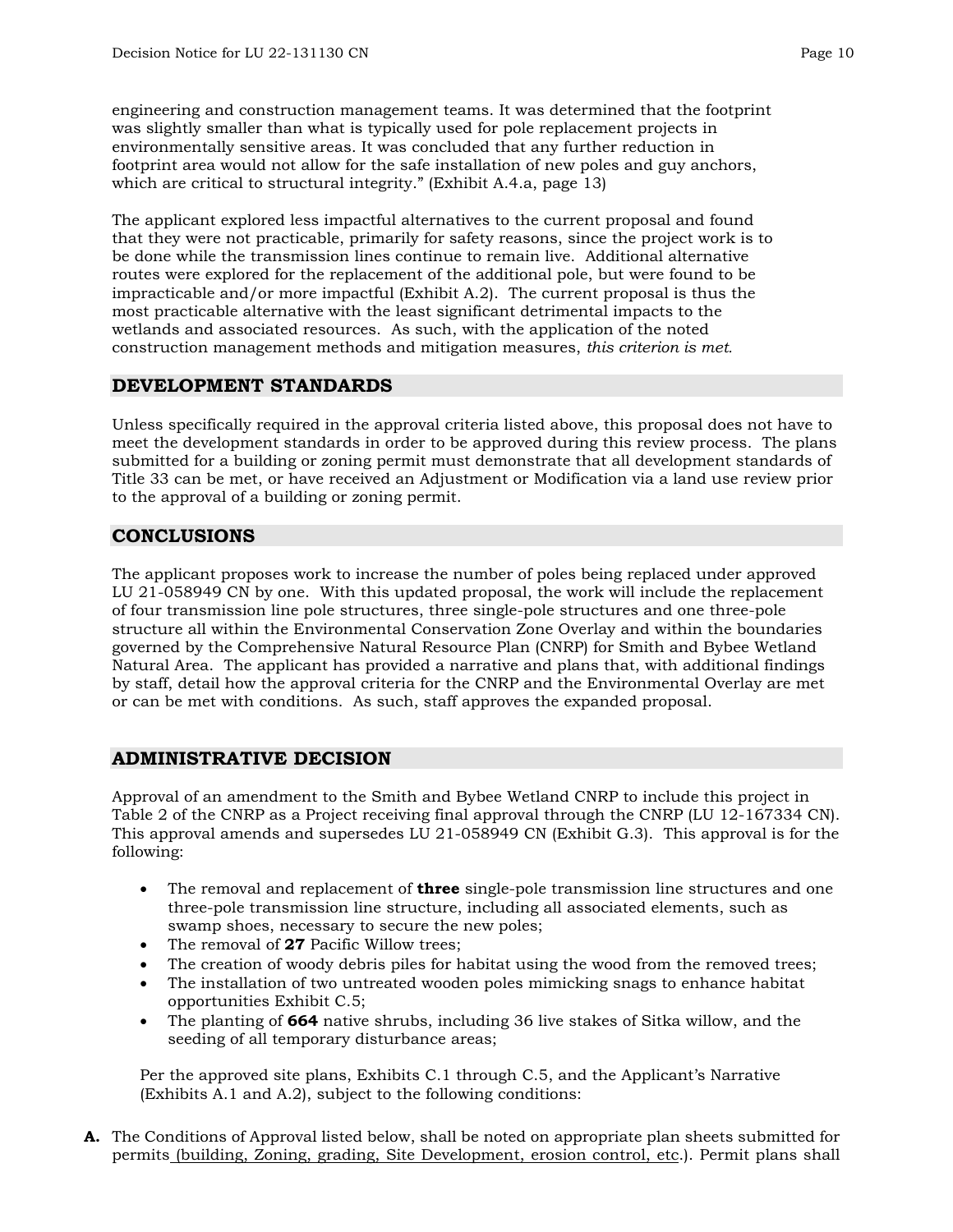include the following statement, *"Any field changes shall be in substantial conformance with approved LU 22-131130 CN, Exhibits C.1 through C.5 and Exhibit A.4.a. "*

**Development Permits shall not be issued until a BDS Zoning Permit is issued.**

**Development Permits shall not be finaled until the BDS Zoning Permit for inspection of mitigation plantings required in Condition C below is finaled.**

#### **B. CONSTRUCTION MANAGEMENT**

#### **Disturbance Limits**

- 1. All project work (including site access; vegetation clearing; excavation; pole replacement; vehicle/equipment staging and movement) shall be conducted within the defined disturbance limits shown on Exhibit C.3 to minimize potential impacts to vegetation and ground surfaces.
- 2. Disturbance area boundaries shall be marked with temporary orange construction fencing to avoid ground disturbance outside of the designated disturbance area. Within wetland areas, all machinery shall operate from temporary swamp mats.
- 3. Construction vehicles and equipment shall access the project site via the designated access point on N Lombard Street.

#### **Tree Protection**

- 4. Pacific willow trees designated for removal shall be clearly marked in the field to avoid inadvertent removal of additional trees.
- 5. Trees shall be felled in a manner so as not to damage other trees.
- 6. Trees to be removed shall be cut at grade; roots shall not be grubbed and shall be kept intact to the extent possible to allow for resprouting after project completion.
- 7. Root zones of the trees not proposed for removal that are within or adjacent to the disturbance area shall be avoided by only working atop the temporary swamp mats, which shall remain within orange construction fencing.

#### **Sensitive Resource Protection**

- 8. Construction vehicles shall not be fueled within the project site to prevent potential fuel spills on-site.
- 9. Construction vehicles shall be parked outside of the wetland habitat (e.g., on N Lombard Street) (see Exhibit C.3).
- 10. Tree removal between primary nesting season, April 15 July 31 shall be avoided. If tree removal is necessary during this time, the applicant shall survey the trees slated for removal for signs of nesting. If an active nest is found (one with eggs or young) in one or more of the trees, those trees shall not be removed until the young have fledged.

#### **Erosion and Sediment Control**

11. The applicant must submit grading and erosion control plans with the building permit application. The plans shall be reviewed by Site Development, conform to the applicable Title 10 regulations, and be consistent with the following: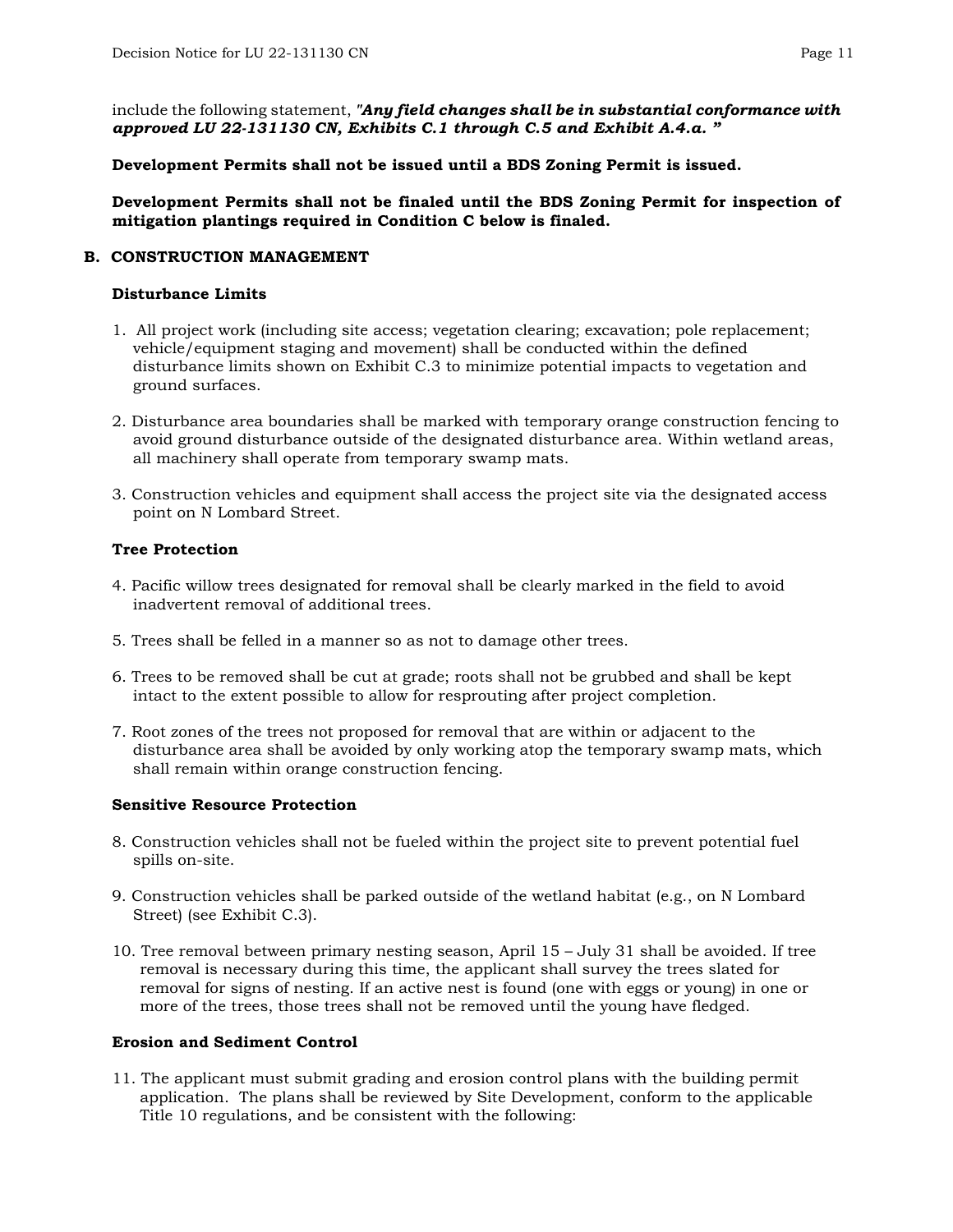- a. Erosion control measures (e.g., straw wattles, bio-filter bags) shall be placed at the downslope edges of all work areas to prevent sediment from entering the wetland.
- b. Spoils piles shall be temporarily staged outside of wetlands or in a waiting bin or truck.
- c. Dust shall be controlled on-site using watering as necessary. Wind breaks may be installed if unusually high wind is experienced during construction.
- d. Sediment controls shall be inspected and maintained daily. In the event of a failure of sediment control devices, corrective actions shall be taken immediately.
- e. During site restoration, disturbance areas shall be hand-seeded with a native erosion control seed mix (Exhibit C.4). The seed mix in the wetland area of the project shall be composed of a minimum 20% ratio of flowering, pollinator-friendly species suited to the soil conditions.
- **C. MITIGATION.** The applicant shall **obtain a BDS Zoning Permit** for approval and inspection of a mitigation plan for planting a total of 664 native shrubs, the seeding of all temporary disturbance areas, and for the creation of woody debris piles and the installation of two engineered snags, in substantial conformance with Exhibits C.4 and C.5. Any plant substitutions shall be selected from the *Portland Plant List*, and shall be substantially equivalent in size and type to the original plant.

Mitigation actions will occur within one growing season of the completion of the project and will generally follow this schedule:

| Season                                      | Task                                        | <b>Details</b>                                                                                                                                   |
|---------------------------------------------|---------------------------------------------|--------------------------------------------------------------------------------------------------------------------------------------------------|
| Spring/Summer                               | Site prep: Non-native<br>vegetation removal | Removal and control of non-native invasive plants. During and after<br>construction.                                                             |
| Summer/Fall                                 | Seed application                            | Application of native grass seed in disturbance/ mitigation areas. During<br>and immediately after construction and invasive species management. |
| Fall/Winter                                 | Tree and shrub planting                     | Installation of native woody plant materials in disturbance/mitigation<br>areas. Typically during dormant season.                                |
| Late Summer (for 3<br>years after planting) | Maintenance and<br>monitoring               | Vegetation management and control of non-native invasive vegetation.<br>Annual monitoring in late summer.                                        |

#### **Timetable**

- 1. Permit plans shall show the location of all vegetation required by this condition to be planted in the mitigation area and labeled as "new required landscaping". The plans shall be to scale, and shall illustrate a naturalistic arrangement of plants and should include the location, species, quantity and size of plants to be planted.
- 2. Prior to installing required mitigation plantings, non-native invasive reed canary grass and blackberry shall be removed from all areas within 10 feet of mitigation plantings, using handheld equipment.
- 3. After installing the required mitigation plantings and the two engineered snags, and after constructing the woody debris piles, the applicant shall request inspection of these mitigation elements and final the BDS Zoning Permit.
- 4. The applicant shall arrange to accompany the BDS inspector to the project location to locate mitigation plantings, engineered snags, and woody debris piles for inspection.
- **D. MONITORING AND MAINTENANCE OF MITIGATION PLANTINGS** (from "Mitigation success criteria (performance standards)" Part VI, of the Smith and Bybee CNRP)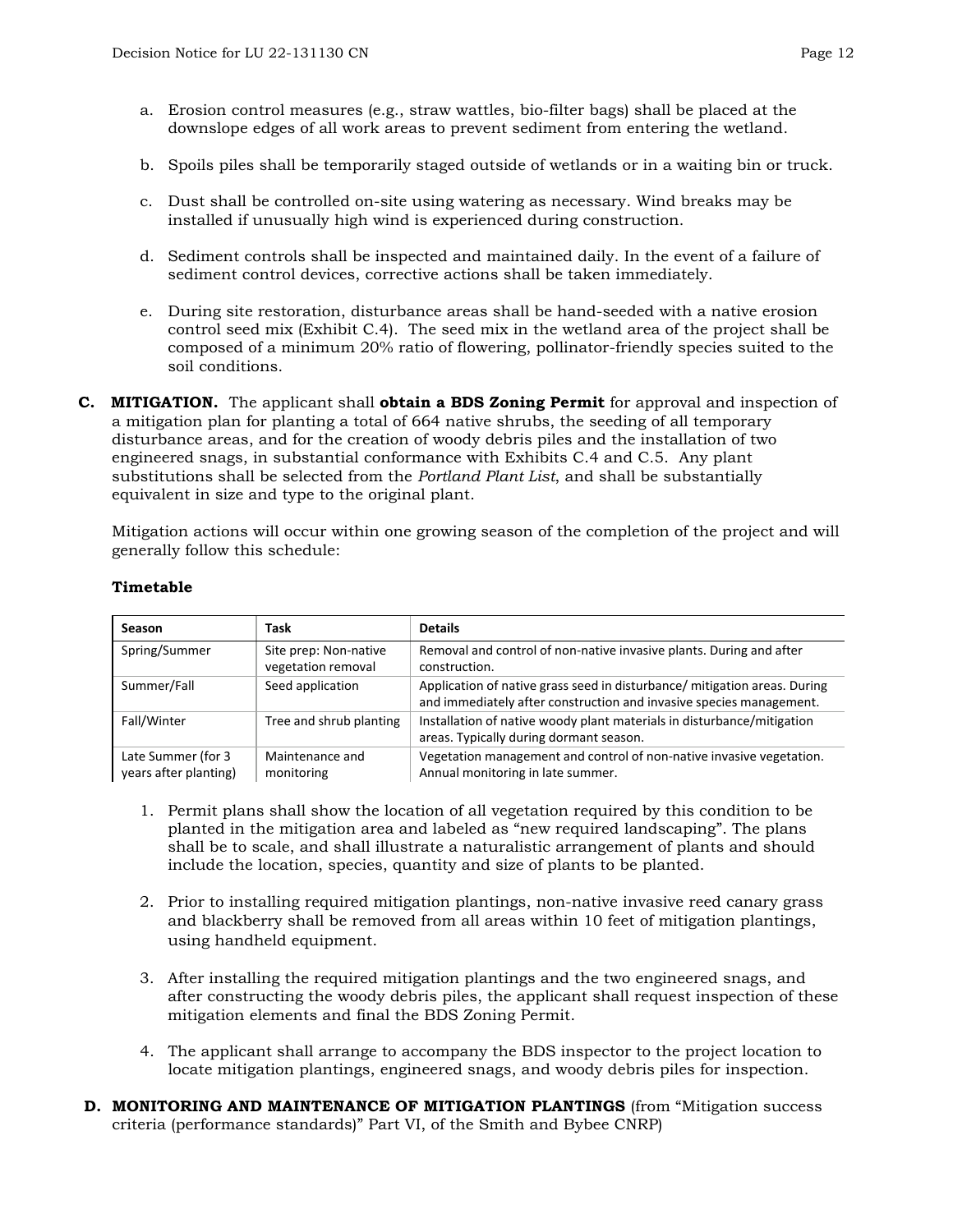**Monitoring schedule.** Monitoring is a key step in the adaptive management process. To ensure the success of invasive management and native planting efforts, PGE and the Port will assess site conditions, native plant establishment success, and invasive species regrowth over a three year period.

- 1. Monitoring results will be documented in annual monitoring reports prepared by a professional biologist or landscape architect. The first report will be submitted to the Planner reviewing this request (LU 22-131130 CN) or to the Supervisor of the Land Division and Environmental Section of the Land Use Services Division of BDS within 12 months of the final inspection of mitigation plantings, then submitted annually for years two and three. The reports will include the following information:
	- a. One annual count during the late summer for three summers after planting to determine the rate of tree, shrub, and groundcover mortality for that year.
	- b. Photographs of the mitigation area will be taken during the annual visits and a site plan will show where and what direction these photos were taken.
	- c. Planting sites will not typically receive any supplemental irrigation. If draught or other plant health stresses are observed, the report will note planned remedies.
	- d. Reports will note any vegetation management or revegetation measures taken during the reporting period. Revegetation shall be in accordance with the requirements listed in Conditions D.1.a through D.1.c, below.
	- e. Reports will include the contact name, number and address of the responsible party for the monitoring and maintenance of the site.
- **E. ZONING PERMIT AT END OF MONITORING PERIOD.** The applicant shall maintain the required plantings to ensure survival and replacement. The applicant is responsible for ongoing survival of required plantings during and beyond the designated three-year monitoring period. After the 3-year initial establishment period, the applicant shall:
	- 1. Obtain a Zoning Permit for a final inspection at the end of the 3-year maintenance and monitoring period. The applicant shall arrange to accompany the BDS inspector to the project location to locate mitigation plantings for inspection. The permit must be finaled no later than 3 years from the final inspection for the installation of mitigation planting, for the purpose of ensuring that the required plantings remain. Any required plantings that have not survived must be replaced as prescribed below:
		- a. **Woody species (trees and shrubs):** 100 percent survival, after three years. Trees and shrubs planted as part of the mitigation plan that do not survive will be replaced.
		- b. **Seeded areas (ground covers):** 80 percent cover, outside of tree and shrub areas, after three years. Seeded areas in turtle nesting areas (within 30 feet of the Ordinary High Water Level) will achieve 20 to 30 percent cover after three years. Seeded areas that do not meet these standards will be reseeded.
		- c. **Invasive Species:** not to exceed 50% regrowth within managed areas after three years. Managed areas that that do not meet this standard will receive additional vegetation management treatment.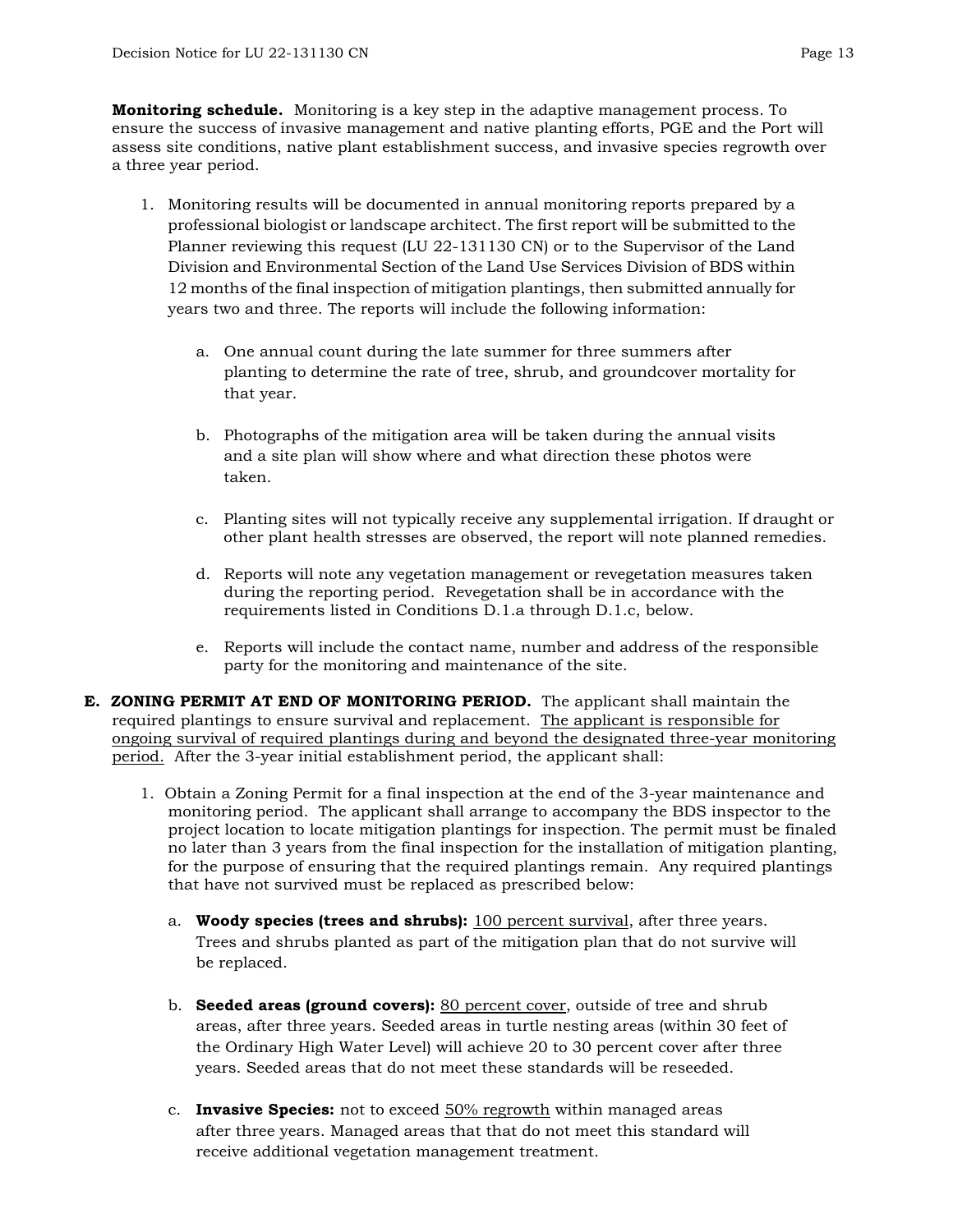**F.** Failure to comply with any of these conditions may result in the City's reconsideration of this land use approval pursuant to Portland Zoning Code Section 33.700.040 and /or enforcement of these conditions in any manner authorized by law.

| <b>Staff Planner: Timothy Novak</b> |                                                                    |                 |
|-------------------------------------|--------------------------------------------------------------------|-----------------|
| Decision rendered by:               |                                                                    | on June 8, 2022 |
|                                     | By authority of the Director of the Bureau of Development Services |                 |

#### **Decision mailed: June 13, 2022**

**About this Decision.** This land use decision is **not a permit** for development. Permits may be required prior to any work. Contact the Development Services Center at 503-823-7310 for information about permits.

**Procedural Information.** The application for this land use review was submitted on April 6, 2022, and was determined to be complete on April 22, 2022.

*Zoning Code Section 33.700.080* states that Land Use Review applications are reviewed under the regulations in effect at the time the application was submitted, provided that the application is complete at the time of submittal, or complete within 180 days. Therefore, this application was reviewed against the Zoning Code in effect on April 6, 2022.

*ORS 227.178* states the City must issue a final decision on Land Use Review applications within 120-days of the application being deemed complete. The 120-day review period may be waived or extended at the request of the applicant. In this case, the applicant did not waive or extend the 120-day review period. Unless further extended by the applicant, **the 120 days will expire on: August 20, 2022.**

#### **Some of the information contained in this report was provided by the applicant.**

As required by Section 33.800.060 of the Portland Zoning Code, the burden of proof is on the applicant to show that the approval criteria are met. The Bureau of Development Services has independently reviewed the information submitted by the applicant and has included this information only where the Bureau of Development Services has determined the information satisfactorily demonstrates compliance with the applicable approval criteria. This report is the decision of the Bureau of Development Services with input from other City and public agencies.

**Conditions of Approval.** If approved, this project may be subject to a number of specific conditions, listed above. Compliance with the applicable conditions of approval must be documented in all related permit applications. Plans and drawings submitted during the permitting process must illustrate how applicable conditions of approval are met. Any project elements that are specifically required by conditions of approval must be shown on the plans, and labeled as such.

These conditions of approval run with the land, unless modified by future land use reviews. As used in the conditions, the term "applicant" includes the applicant for this land use review, any person undertaking development pursuant to this land use review, the proprietor of the use or development approved by this land use review, and the current owner and future owners of the property subject to this land use review.

**Appealing this decision.** This decision may be appealed to the Hearings Officer, and if appealed a hearing will be held. The appeal application form can be accessed at https://www.portlandoregon.gov/bds/45477. Appeals must be received **by 4:30 PM on June 27, 2022**. **The completed appeal application form must be emailed to [LandUseIntake@portlandoregon.gov](mailto:LandUseIntake@portlandoregon.gov) and to the planner listed on the first page of this**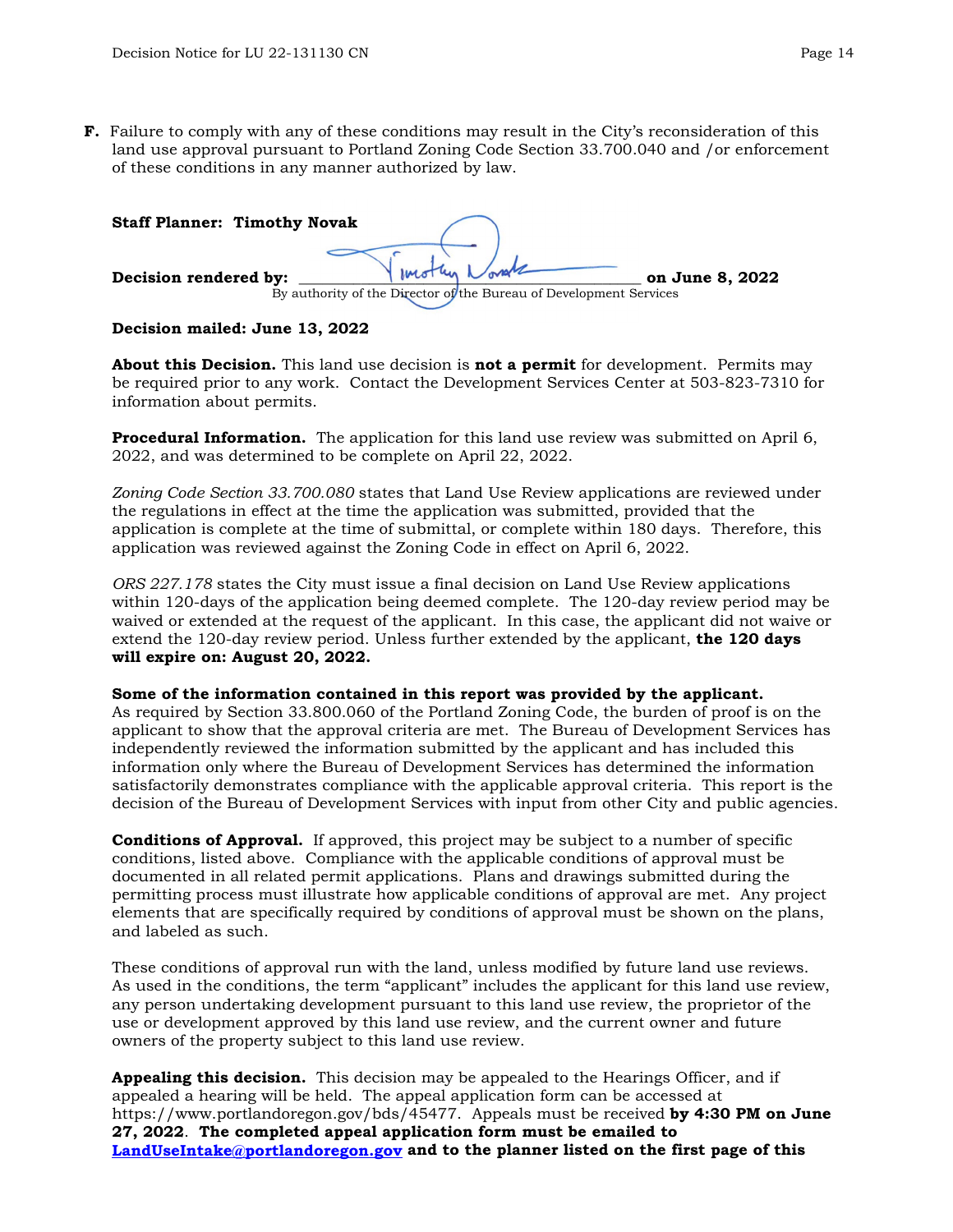**decision.** If you do not have access to e-mail, please telephone the planner listed on the front page of this notice about submitting the appeal application. **An appeal fee of \$250 will be charged**. Once the completed appeal application form is received, Bureau of Development Services staff will contact you regarding paying the appeal fee. The appeal fee will be refunded if the appellant prevails. There is no fee for Office of Community and Civic Life recognized organizations for the appeal of Type II and IIx decisions on property within the organization's boundaries. The vote to appeal must be in accordance with the organization's bylaws. Please contact the planner listed on the front page of this decision for assistance in filing the appeal and information on fee waivers. Please see the appeal form for additional information.

If you are interested in viewing information in this file, please contact the planner listed on the front of this notice. The planner can email you documents from the file. A fee would be required for all requests for paper copies of file documents. Additional information about the City of Portland, and city bureaus is available online at [https://www.portland.gov.](https://www.portland.gov/) A digital copy of the Portland Zoning Code is available online at [https://www.portlandoregon.gov/zoningcode.](https://www.portlandoregon.gov/zoningcode)

**Attending the hearing.** If this decision is appealed, a hearing will be scheduled, and you will be notified of the date and time of the hearing. The decision of the Hearings Officer is final; any further appeal must be made to the Oregon Land Use Board of Appeals (LUBA) within 21 days of the date of mailing the decision, pursuant to ORS 197.620 and 197.830. Contact LUBA at 775 Summer St NE, Suite 330, Salem, Oregon 97301-1283, or phone 1-503-373-1265 for further information.

Failure to raise an issue by the close of the record at or following the final hearing on this case, in person or by letter, may preclude an appeal to the Land Use Board of Appeals (LUBA) on that issue. Also, if you do not raise an issue with enough specificity to give the Hearings Officer an opportunity to respond to it, that also may preclude an appeal to LUBA on that issue.

#### **Recording the final decision.**

If this Land Use Review is approved the final decision will be recorded with the Multnomah County Recorder.

• *Unless appealed,* the final decision will be recorded after **June 27, 2022** by the Bureau of Development Services.

The applicant, builder, or a representative does not need to record the final decision with the Multnomah County Recorder.

For further information on your recording documents please call the Bureau of Development Services Land Use Services Division at 503-823-0625.

**Expiration of this approval.** An approval expires three years from the date the final decision is rendered unless a building permit has been issued, or the approved activity has begun.

Where a site has received approval for multiple developments, and a building permit is not issued for all of the approved development within three years of the date of the final decision, a new land use review will be required before a permit will be issued for the remaining development, subject to the Zoning Code in effect at that time.

**Applying for your permits.** A building permit, occupancy permit, or development permit may be required before carrying out an approved project. At the time they apply for a permit, permittees must demonstrate compliance with:

- All conditions imposed herein;
- All applicable development standards, unless specifically exempted as part of this land use review;
- All requirements of the building code; and